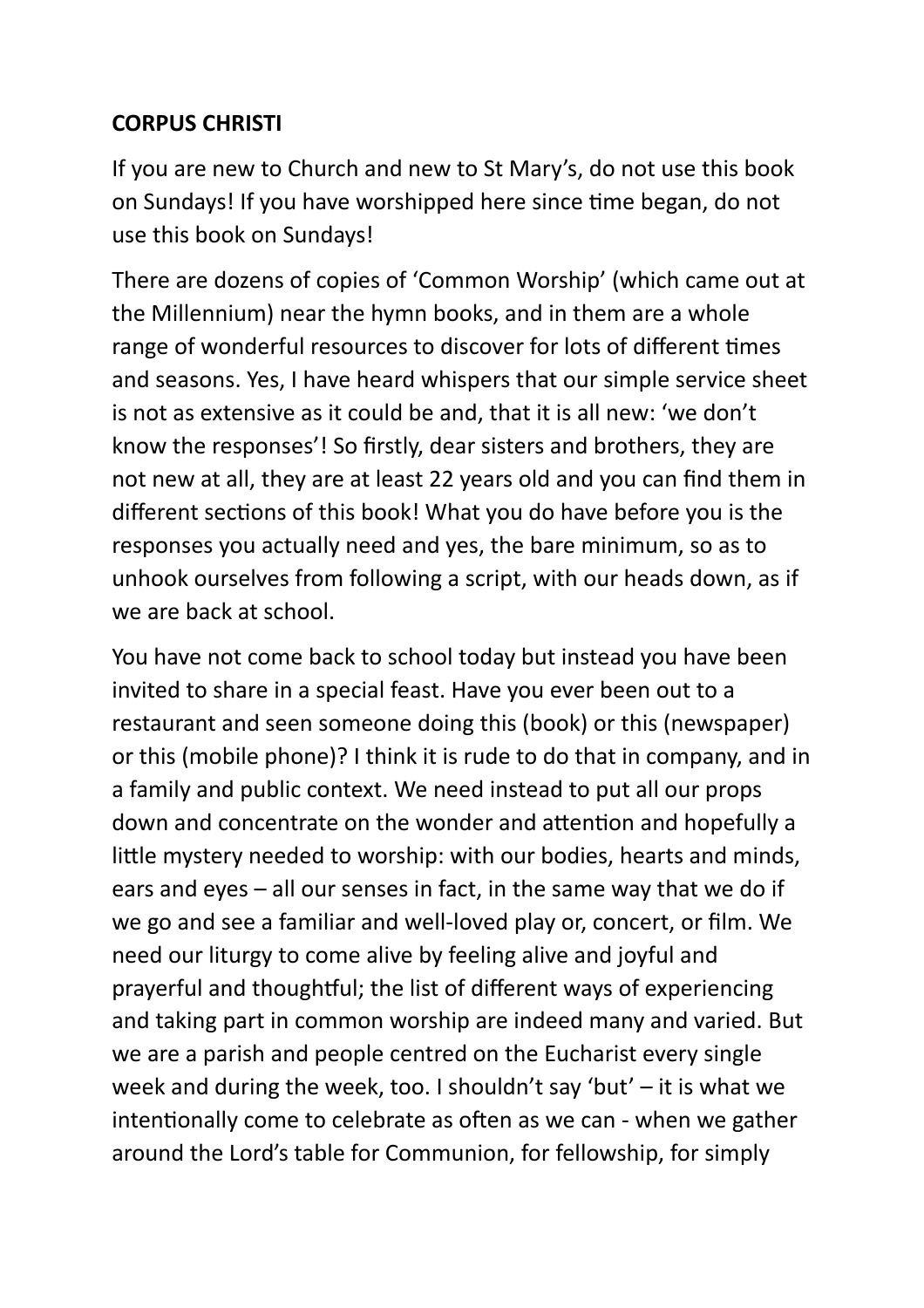being fed and nurtured as Christ encouraged and commanded us to do.

Of course there is a structure to our menu in 'Common Worship' with four constituent parts which make up the whole meal experience. They are always the same even if the words change, the readings change or the hymns and congregational setting change. They are:

1. The Gathering. This is setting the scene if you like, introducing the day, preparing to be in the right frame of mind and hence to begin with our saying sorry to God and one another for our faults and criticizing one another unfairly. Penitential prayers or tears are where we begin if we want God to forgive us and release us into the spirit of true worship and praise which is represented by the Angels' song: 'The Gloria'. In the setting you have been singing for some 15 years or more it begins and repeats 'Glory to God in the Highest many times….you know and love it by heart; when introduced to another setting like today's St Cedd Mass, those words change slightly. If we had our own printing press we could keep on changing the script and the precise wording week on week….but we are not a printing company, we are a worshipping one! My advice is to follow the choir as you already have been taught how each setting goes, just enjoy and relax and go with the flow as if you are singing along to a favourite song at home. I do that in the car a lot, don't you – sing loudly even if you do not remember all the well-known words?

2. The Liturgy of the Word. This is more like school but actually it is about listening to something we have also heard many times before and responding in new and reflective ways. There are variations on The Creed to use, not to upset you, but perhaps instead to help us think through what it is we have learnt by rote or what perhaps has become a little stale. The prayers are very much an offering by different people for the whole people gathered, and using their own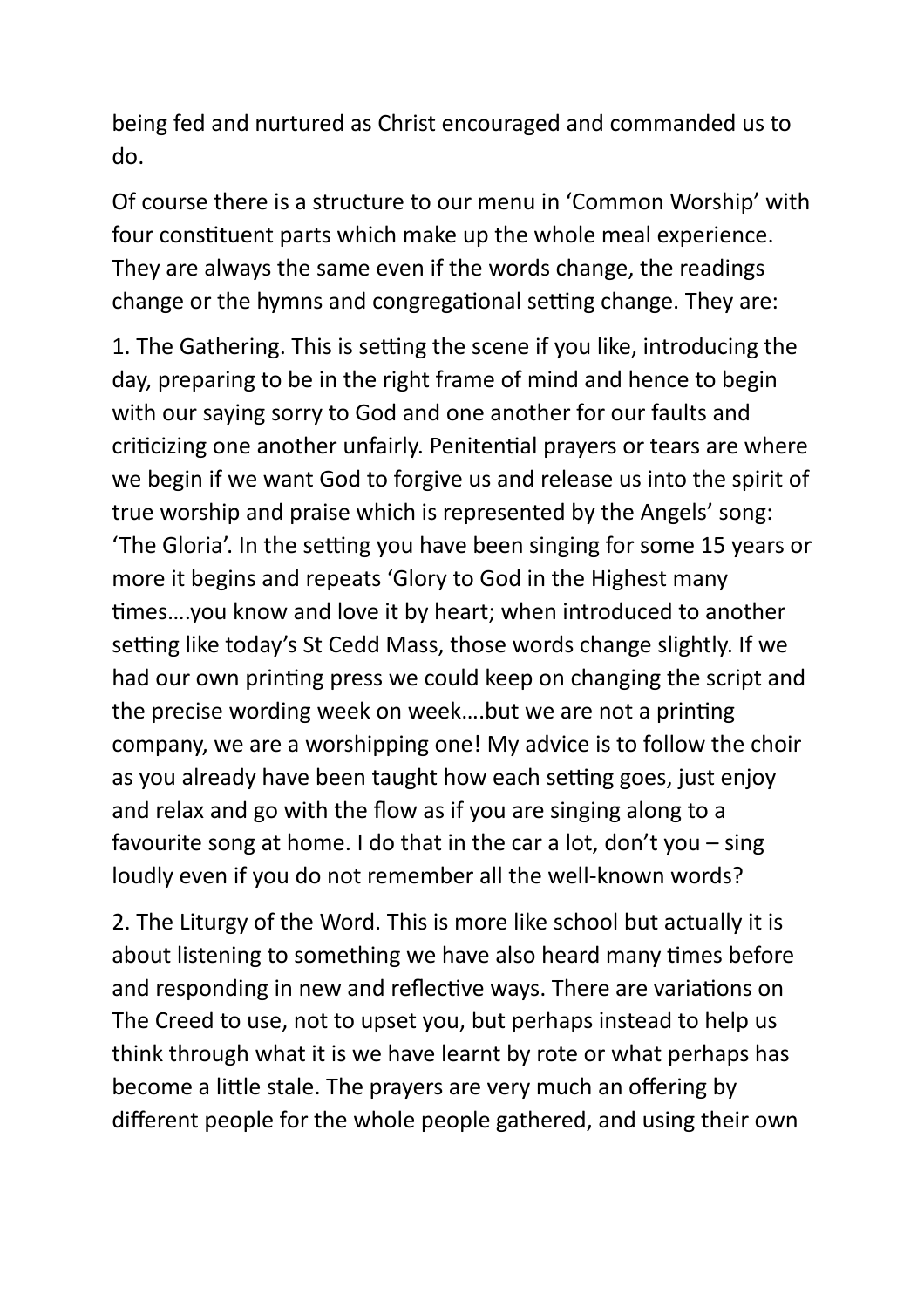words and themes to help us focus and centre our listening and Christian doing.

3. The Liturgy of the Sacrament. We begin with our sharing the Peace something I do not recommend if you are holding any kind of book or service sheet! Think of that restaurant where you have handed back the menu and you are hands-free once more. Covid hasn't helped our spontaneity; it has made us understandably cautious but all I can say is that this communal action sometimes cynically referred to as 'The Interval' (when the ice creams come round) is actually an important symbol of what I want to say today; it is actually a rehearsal of what it means to be 'corpus Christi' and to put our moans behind us and be reconciled to the God who wants us to both change and grow. Now those of you who want to go back to the script of whether the priest is using Eucharistic Prayer A, B, or Z my advice is the same as our singing the Gloria…having taken part in the offertory and watching the action, carry on watching the making and our praying the Eucharist together: we have incense, we have bells, we have silence as well as words so just relax, please relax with God in order that this Communion is more feast, than fact sheets.

4. The Dismissal. This is the last and shortest part and where comparison with a restaurant meal fails us. This is not when the coffee and chocolate is served; it is instead our desire to re-enact what we have witnessed and said and shared, forwards out there: into our homes and work and community in the coming week. For me this was beautifully summarised many years ago by Fr John Hadley in his wonderful book, 'Bread of the World':

"Like a braided loaf, the Eucharist weaves our life together with the life of Christ and the life of the world, interpreting each in the light of others. We are not just to hear but to **be** the Word of God; we offer not just a distant Jesus, not just an irrelevant wafer, but all humanity